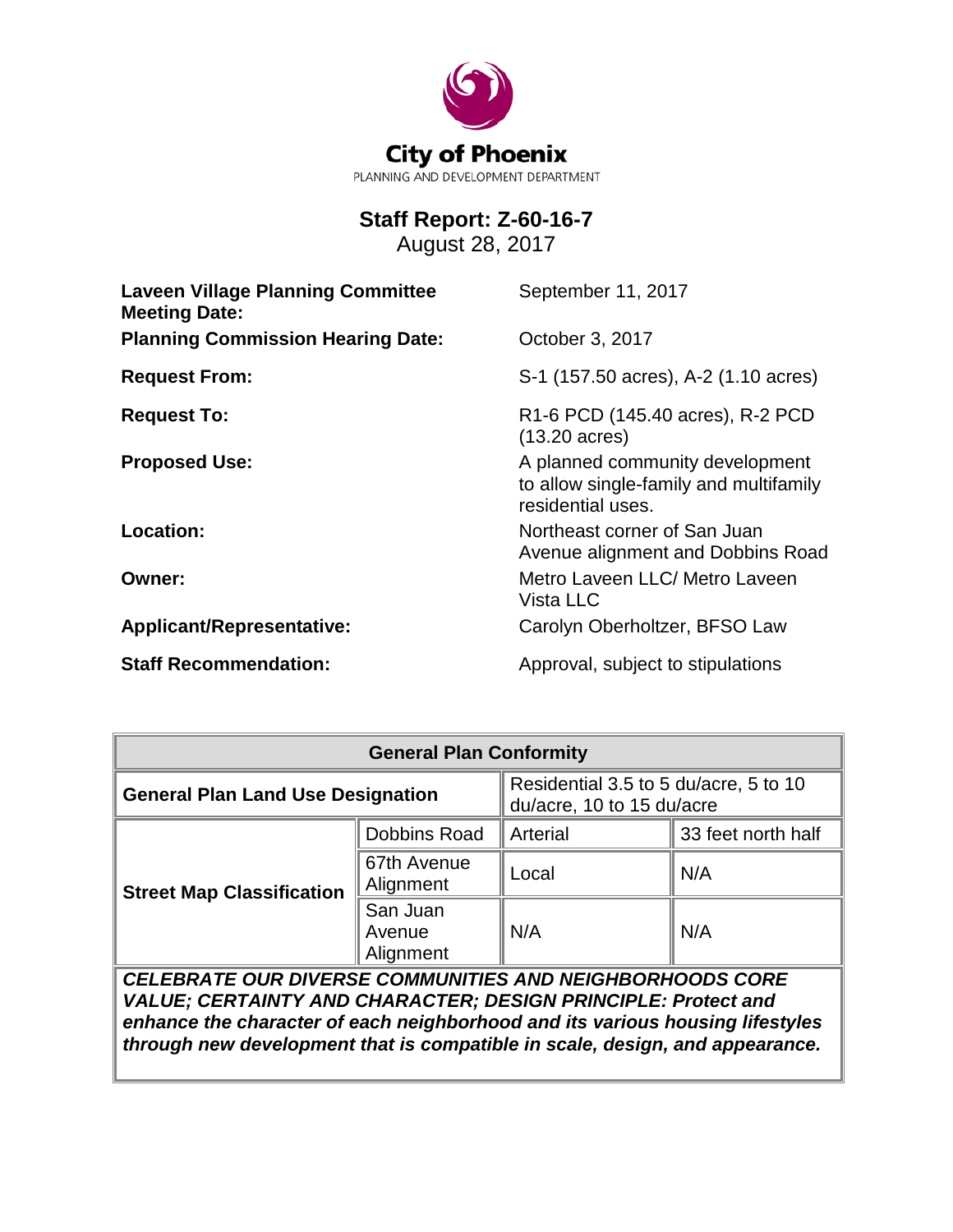Staff Report: Z-60-16-7 August 28, 2017 Page 2 of 11

The proposal promotes the expansion of residential land uses in the area. Further, the proposed development is consistent with the scale, design, and appearance of the surrounding area.

### *CELEBRATE OUR DIVERSE COMMUNITIES AND NEIGHBORHOODS CORE VALUE; HEALTHY NEIGHBORHOODS; DESIGN PRINCIPLE: Plan and design communities and neighborhoods to be pedestrian friendly and walkable.*

The proposed development is integrating three pocket parks, multi-use trails along the western and northern boundaries of the site, and open space that connects from the Laveen Area Conveyance Channel (LACC) to Dobbins Road.

*CONNECT PEOPLE AND PLACES CORE VALUE; CANALS & TRAILS; DESIGN PRINCIPLE: Plan, design, and develop pedestrian linkages between parks, open spaces, village cores, neighborhood shopping centers, neighborhood schools, and neighboring municipalities.*

The development proposal includes a 10-foot multi-use trail within a 30-foot multi-use trail easement along the western (San Juan Avenue alignment) and northern boundaries of the site along the Laveen Area Conveyance Channel (LACC).

# **Area Plans and Policies**

Southwest Growth Study/ Laveen- See background item #5 The Tree and Shade Master Plan- See background item #6 Reimagine Phoenix- See background item #7 Complete Streets- See background item #8

| <b>Surrounding Land Uses/Zoning</b> |                                                |                                                            |  |
|-------------------------------------|------------------------------------------------|------------------------------------------------------------|--|
|                                     | <b>Land Use</b>                                | <b>Zoning</b>                                              |  |
| <b>On Site</b>                      | Undeveloped agricultural land                  | $S-1$ and $A-2$                                            |  |
| <b>North</b>                        | Single-family residential, vacant<br>park site | R1-6 PCD, R1-8 PCD, R-2 PCD, and<br>S-1 (approved R-2 PCD) |  |
| <b>South</b>                        | Undeveloped agricultural land                  | S-1 (approved R1-8)                                        |  |
| <b>East</b>                         | Undeveloped agricultural land                  | S-1 (approved R1-8)                                        |  |
| <b>West</b>                         | <b>Gila River Indian Community</b>             | N/A                                                        |  |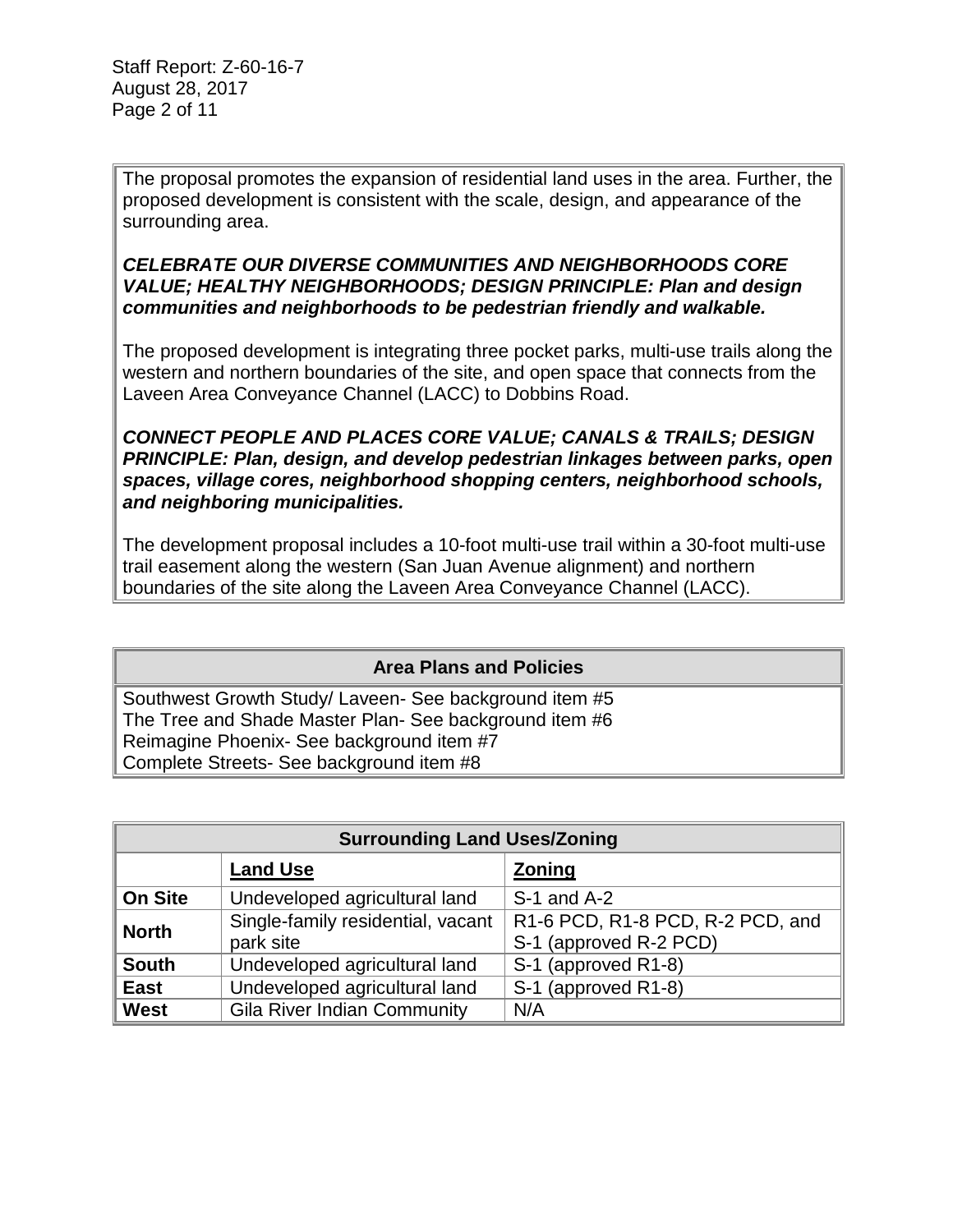| R1-6 Single-Family - Development Sections 1 through 6   |                                                   |                           |  |
|---------------------------------------------------------|---------------------------------------------------|---------------------------|--|
| <b>Standards</b>                                        | <b>Requirements</b>                               | <b>Proposed Site Plan</b> |  |
| <b>Development Option</b>                               | <b>PRD</b>                                        | <b>PRD</b>                |  |
| Gross Acreage                                           |                                                   | 145.40 acres              |  |
| <b>Total Number of Units</b>                            |                                                   | 593 units                 |  |
| Density (units/gross acre)                              | 5.5; 6.5 du/acre with bonus                       | Met- 4.08 du/acre         |  |
| Minimum Lot Width                                       | 45 feet                                           | Met-45 feet               |  |
| <b>Subject to Single Family</b><br><b>Design Review</b> | Yes                                               | Yes                       |  |
| Open Space                                              | Minimum 5% of gross area                          | Not Shown                 |  |
| <b>Perimeter Setbacks</b><br>Street (Front, rear, side) | 15 feet (in addition to the<br>landscape setback) | Not Shown                 |  |
| Property line (rear)                                    | 15 feet (1 story)<br>20 feet (2 story)            | Not Shown                 |  |
| Property line (side)                                    | 10 feet (1 story)<br>15 feet (2 story)            | Not Shown                 |  |
| Lot Coverage                                            | 40% primary structure;<br>50% total               | Not Shown                 |  |

| R-2 Multifamily - Development Section 7                 |                              |                           |  |
|---------------------------------------------------------|------------------------------|---------------------------|--|
| <b>Standards</b><br><b>Requirements</b>                 |                              | <b>Proposed Site Plan</b> |  |
| <b>Development Option</b>                               | <b>PRD</b>                   | <b>PRD</b>                |  |
| Gross Acreage                                           |                              | 13.20 acres               |  |
| <b>Total Number of Units</b>                            |                              | 132 units                 |  |
| Density (units/gross acre)                              | 10.5; 12 du/ acre with bonus | Met - 10.0 du/acre        |  |
| Minimum Lot Size                                        |                              |                           |  |
| <b>Subject to Single Family</b><br><b>Design Review</b> | Yes                          | Yes                       |  |
| Open Space                                              | Minimum 5% of gross area     | Not Shown                 |  |
| <b>Perimeter Setbacks</b>                               |                              |                           |  |
| Adjacent to a public street                             | 20 feet                      | Not Shown                 |  |
| Adjacent to property line                               | 10 feet                      | Not Shown                 |  |
| Lot Coverage                                            | 45%                          | Not Shown                 |  |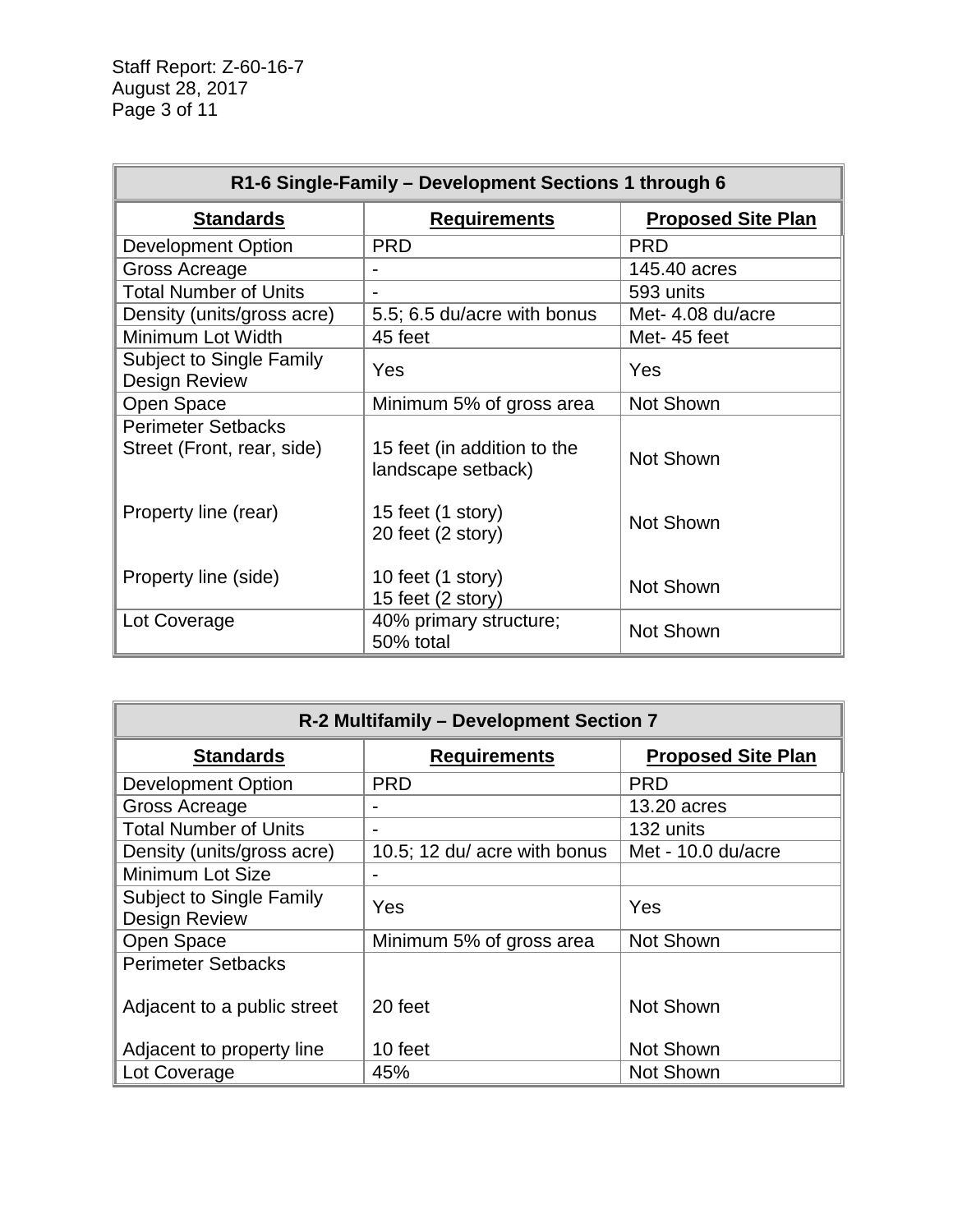Staff Report: Z-60-16-7 August 28, 2017 Page 4 of 11

### **Background/Issues/Analysis**

### SUBJECT SITE

1. This request is to rezone a 158.60-acre site located at the northeast corner of the San Juan Avenue alignment and Dobbins Road from 157.50 acres of S-1 (Ranch or Farm Residence District) and 1.10 acres of A-1 (Light Industrial) to 145.40 acres of R1-6 PCD (Single-Family Residence District, Planned Community District) and 13.20 acres of R-2 PCD (Multifamily Residence District, Planned Community District). The PCD includes six single-family residential development sections and one higher density section for multifamily

development planned to develop in four phases.

The General Plan Land Use Map designation is Residential 3.5-5, 5-10, and 10-15 dwelling units per acre. A portion of the R1-6 PCD and the entire R-2 PCD portion of the request are not in conformance with the General Plan designation; however, all of the 2.



requested residential zoning districts are consistent with the traditional lot housing type. Residential rezoning requests that do not change from one type of residential product to another, do not require a General Plan Amendment.

# SURROUNDING USES & ZONING

3. The subject site as well as the surrounding areas are predominately agricultural and have experienced limited development activity aside from the subdivision to the north. North of the Laveen Area Conveyance Channel (LACC) are singlefamily homes, a future city park site, and Desert Meadows School (grades K-8), which are part of the Laveen Meadows PCD. To the south and east of the site is undeveloped agricultural land with approved single-family zoning. To the west of the site is the Gila River Indian Community, located outside of the Phoenix City limits.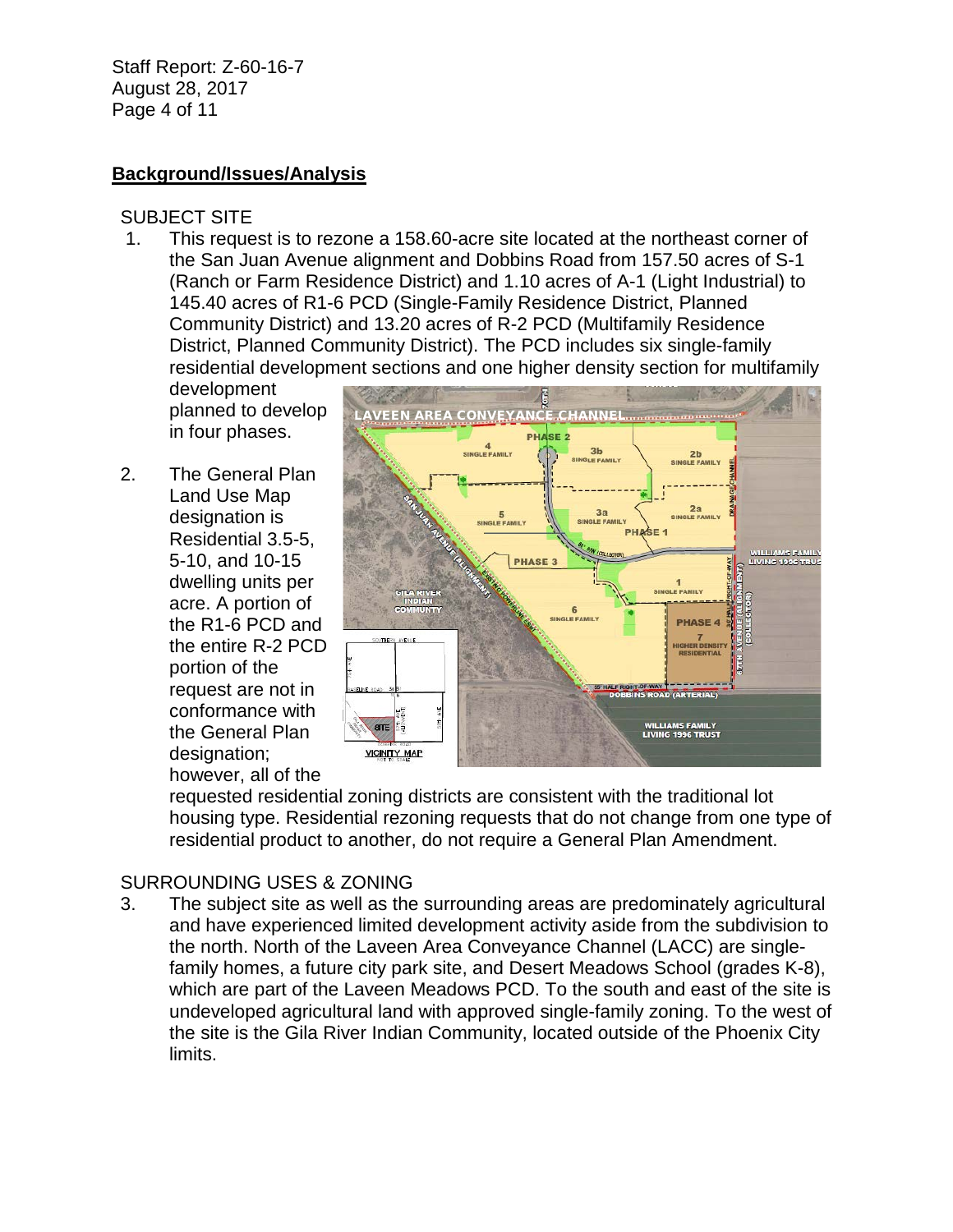Staff Report: Z-60-16-7 August 28, 2017 Page 5 of 11

#### PROPOSAL

### 4. **Conceptual Development Plan**

The Conceptual Development Plan depicts six single-family development sections and one higher density residential development section. Further, the plan depicts a target of 725 residential dwelling units. The subject site is bounded by Dobbins Road to the south which connects to a scenic drive east of 63rd Avenue. The table below summarizes the proposed development. Access to and from the site will be determined through the subdivision design review process.

| <b>Development</b><br><b>Section</b> | <b>Land Use</b>       | <b>Base</b><br><b>Zoning</b><br><b>District</b> | <b>Gross</b><br>Acreage | <b>Target</b><br><b>Density</b> | <b>Target</b><br><b>Units</b> |
|--------------------------------------|-----------------------|-------------------------------------------------|-------------------------|---------------------------------|-------------------------------|
| 1                                    | <b>Single Family</b>  | $R1-6$                                          | 14.1                    | 3.3                             | 47                            |
| 2                                    | <b>Single Family</b>  | $R1-6$                                          | 26.2                    | 4.2                             | 109                           |
| 3                                    | <b>Single Family</b>  | $R1-6$                                          | 27.1                    | 3.2                             | 86                            |
| 4                                    | <b>Single Family</b>  | $R1-6$                                          | 21.1                    | 4.6                             | 97                            |
| 5                                    | <b>Single Family</b>  | $R1-6$                                          | 22.9                    | 4.7                             | 108                           |
| 6                                    | <b>Single Family</b>  | $R1-6$                                          | 33.9                    | 4.3                             | 146                           |
| 7                                    | <b>Higher Density</b> | $R-2$                                           | 13.2                    | 10.0                            | 132                           |
| Total                                |                       |                                                 | 158.6                   | 4.6                             | 725                           |

#### **SITE SUMMARY**

The Development Sections will be developed in four phases. Phase 1 will consist of Sections 1, 2a, and 3a. Phase 1 will include development of single family homes and the development of the 67th Avenue street entrance. Phase 2 would complete Sections 2b, 3b and 4. Phase 3 will include Sections 5 and 6 and Dobbins Road. The final phase, Phase 4 will include Section 7, the higher density residential parcel. The Conceptual Development plan depicts three pocket parks located within the subject site. In addition, there is a multi-use trail proposed along the western boundary and along the northern boundary adjacent to the Laveen Area Conveyance Channel (LACC). Staff is recommending that a 10-foot wide public multi-use trail (MUT) be constructed within a 30-foot wide multi-use trail easement (MUTE) along the south side of the LACC and east side of the San Juan Avenue alignment. This is addressed in Stipulation 1.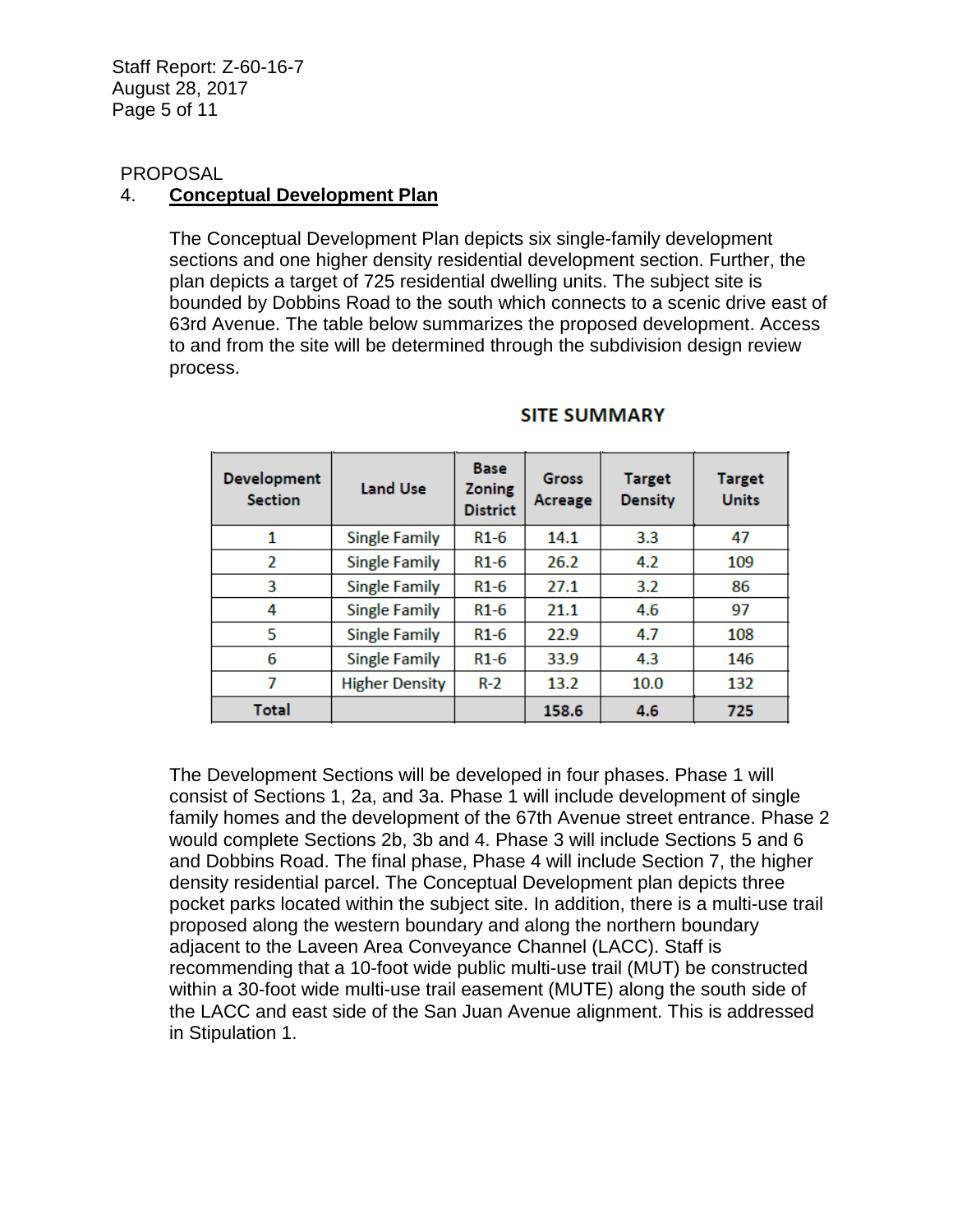Staff Report: Z-60-16-7 August 28, 2017 Page 6 of 11

> Staff also recommends that as part of the Master Open Space, Pedestrian, Bicycle, and Trails Plan, the developer depict an elevated pedestrian and bicycle connection to the existing 70th Avenue improvements. Development of the multi-use trails and pedestrian/bicycle connection will improve connectivity by creating easier access to the park and school site to the north of the LACC, as well as to transit service on Baseline Road. Without such a connection, it will take approximately 3.6 miles of travel to reach the school site from the proposed subdivision. This is addressed in Stipulation 2.



*Conceptual Development Plan*

# STUDIES AND POLICIES

# 5. **The Southwest Growth Study/Laveen**

The Southwest Growth Study/ Laveen covers the area bounded by 27th Avenue, South Mountain Park, the Gila River Indian Community, and the Salt River. The plan serves as a guide to accommodate a reasonable amount of future growth while paying attention to protecting the area's special attributes. The plan provides guidelines for development in the 2 to 5 dwelling units per acre range, as well as design guidelines for residential development. Generally,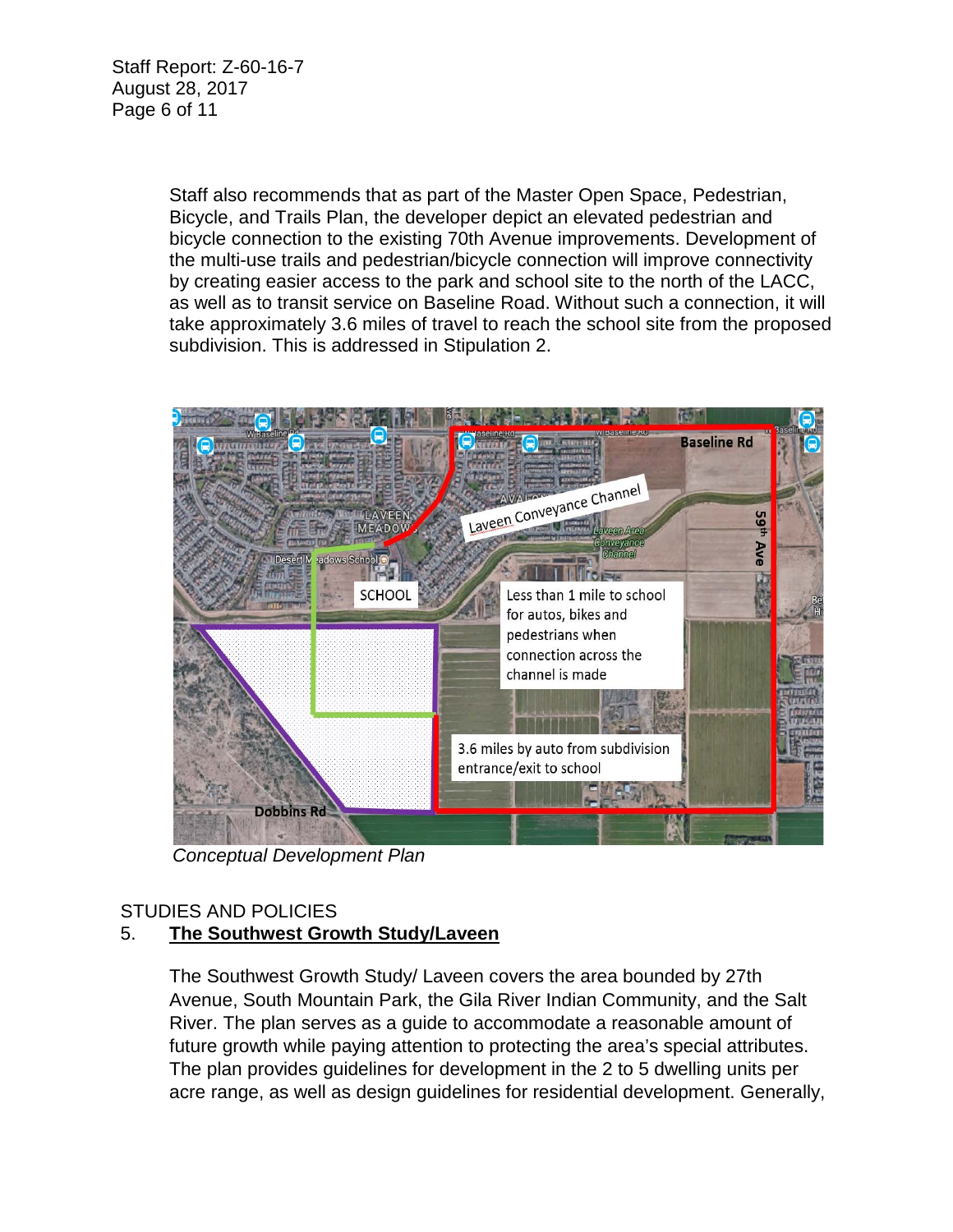the proposed development complies with this study accommodating the expansion of single-family land uses, the addition of multifamily land uses, and incorporates attributes such as multi-use trails and the LACC into the development.

# 6. **Tree and Shade Master Plan**

The Tree and Shade Master Plan has a goal of treating the urban forest as infrastructure to ensure that trees are an integral part of the city's planning and development process. The development of this site will contribute to the urban forest infrastructure through the provision of trees along the rights-of-way. Further, to the extent possible, the sidewalks will be detached from the curbs, allowing trees to be planted to shade and separate pedestrians from vehicles on the street. This is addressed in Stipulation 3.

# 7. **Reimagine Phoenix**

As part of the Reimagine Phoenix initiative, the City of Phoenix is committed to increasing the waste diversion rate to 40 percent by 2020 and to better manage its solid waste resources. The City of Phoenix offers recycling collection for all single-family residences. Section 716 of the Phoenix Zoning Ordinances establishes standards to encourage the provision of recycling containers for multi-family, commercial and mixed-use developments meeting certain criteria. The provision of recycling containers within the multifamily (R-2) portion of the site was not addressed in the applicant's submittal.

### 8. **Complete Streets**

The developer is encouraged to work with Water Serves Department regarding the placement of new water lines to eliminate or minimize conflicts for the placement of trees for shade. Sidewalks should be detached from the curb, allowing trees to be planted between the curb and the sidewalk, providing a more comfortable environment for pedestrians. This is consistent with the Guiding Principles for Complete Streets, one tenet of which is to make Phoenix more walkable. This is addressed in Stipulation 4.

### MISCELLANEOUS

9. The Street Transportation Department has requested stipulations requiring the developer to dedicate right-of-way for 67th Avenue (40 feet), Dobbins Road (55 feet), and a 25-foot by 25-foot right-of-way triangle at the northwest corner of 67th Avenue and Dobbins Road. The developer is to construct and improve all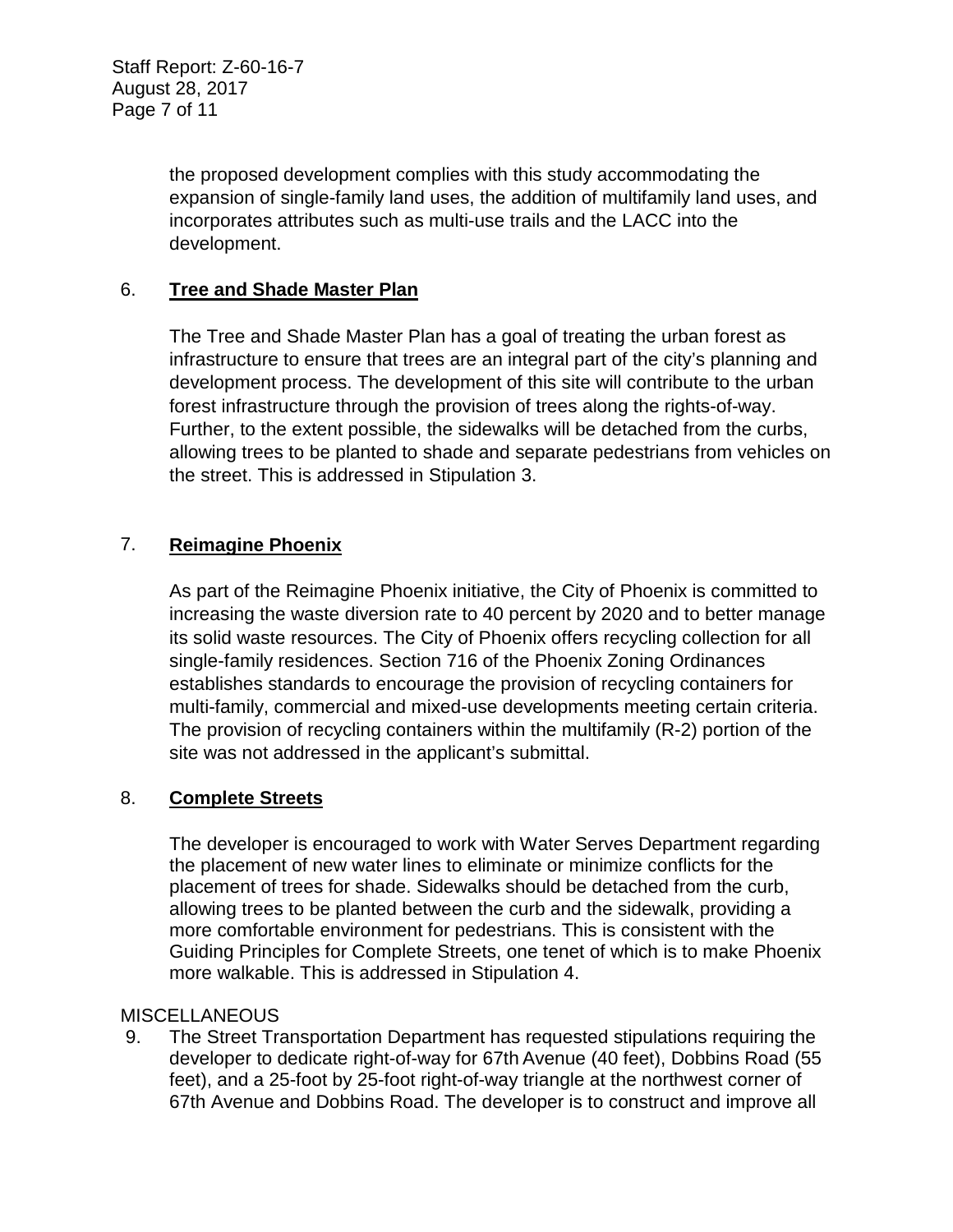streets within and adjacent to the development with paving, curb, gutter, detached sidewalk, curb ramps, streetlights, median islands, landscaping, and other incidentals as per the master plans. Finally, the developer is required to complete and submit the Developer Project Information Form for the MAG Transportation Improvement Program to the Street Transportation Department. These requirements are addressed in Stipulations 5, 6, 7, and 8.

10. There is currently a lack of connectivity across the Laveen Area Conveyance Channel (LACC) at the 70th Avenue alignment. The Street Transportation Department has requested a stipulation requiring the developer to submit a "Trail Plan" that provides an elevated pedestrian and bicycle connection to the existing 70th Avenue improvements. This is addressed in Stipulation 2.

Connecting the proposed subdivision to a school, a future city park site, and to transit on Baseline Road supports alternate modes of walking and bicycling, and promotes safe, healthy, and connected neighborhoods. Further, the City of Phoenix General Plan encourages direct and pleasant paths for pedestrians and bikers to use as links between parks, open spaces, neighborhood schools, and transit.

- 11. The Public Transit Department has indicated that the developer shall construct a bus stop pad and dedicate any required right-of-way along westbound Dobbins Road west of the 67th Avenue alignment. This is addressed in Stipulation 9.
- 12. The Parks and Recreation Department has determined that a 10-foot wide public multi-use trail (MUT) shall be constructed within a 30-foot wide multi-use trail easement (MUTE) in accordance with the MAG supplemental detail, along the south side of the Laveen Area Conveyance Channel (LACC) and along the east side of San Juan Avenue. This is addressed in Stipulation 1.
- 13. Fire prevention does not anticipate any problems with this case. But the site or/and building(s) shall comply with the Phoenix Fire Code. The water supply (gpm and psi) is not known at this site. Additional water supply may be required to meet the required fire flow per the Phoenix Fire Code.
- 14. Floodplain management determined that this parcel is not in a Special Flood Hazard Area (SFHA), but is located in a Shaded Zone X, on panel 2655 L of the Flood Insurance Rate Maps (FIRM) dated October 16, 2013.
- 15. The proposed McClellan Ranch PCD is located within the Laveen West Impact Fee Service Area. Impact fees will be due at the time of building permit. Impact fees are subject to change based on Program updates. Please contact Adam Miller at 602-495-7026 for additional information regarding impact fees.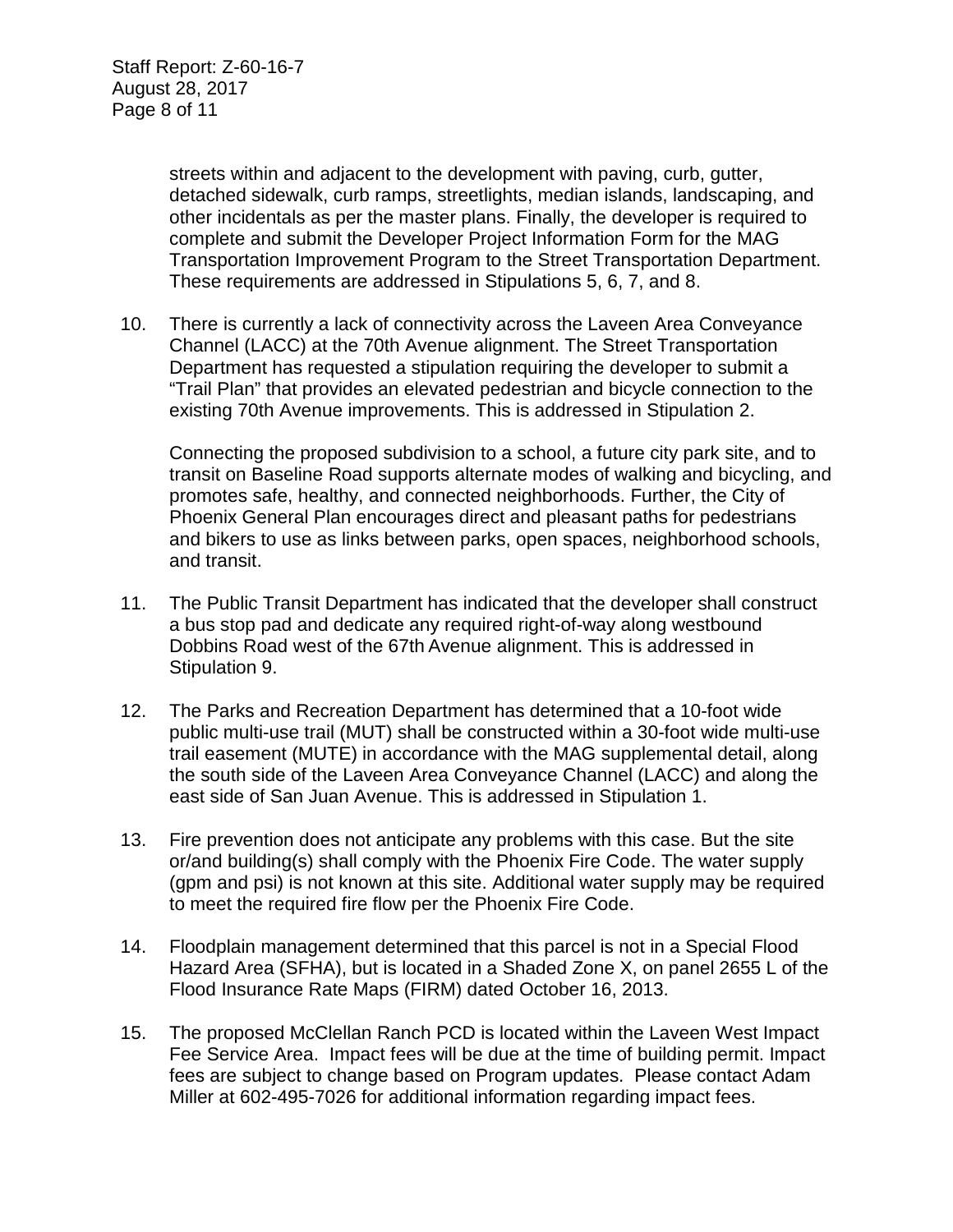Staff Report: Z-60-16-7 August 28, 2017 Page 9 of 11

- 16. The City of Phoenix Archaeology Office has commented that portions of this project are located within Villa Buena, AZ T:12:9(ASM), a large prehistoric village that contains human remains and ballcourts. The site is also recognized as a place of traditional cultural significance to Tribal communities. Records indicate that no previous archaeological projects have been conducted within this project area. It is recommended that archaeological phase I data testing of the portions of this project area within and 250 feet from Villa Buena be conducted. Phase II archaeological data recovery excavations may be necessary based upon the results of the testing. A qualified archaeologist must make this determination in consultation with the City of Phoenix Archaeologist. The work is recommended in order to assist the project proponent in complying with the State Burial Law, ARS 41-865, and Chapter 8, Section 802[B2] of the City's Historic Preservation Ordinance. This is addressed in Stipulation 10.
- 17. Development and use of the site is subject to all applicable codes and ordinances. Zoning approval does not negate other ordinance requirements. Other formal actions such as, but not limited to, zoning adjustments and abandonments, may be required.

### **Findings**

- 1. A portion of the R1-6 PCD and the entire R-2 PCD portion of the rezoning request are not in conformance with the General Plan Land Use designation; however, all of the requested residential zoning districts are consistent with the traditional lot housing type. Residential rezoning requests that do not change from one type of residential product to another, do not require a General Plan Amendment.
- 2. The proposed development is located within the boundaries of, and generally complies with, the Southwest Growth Study/Laveen. The proposal complies by promoting growth in the area while protecting the areas special attributes.
- 3. The proposed development is appropriate at this location and provides an expansion of residential land uses in the area.
- 4. It is appropriate to connect this parcel to the existing development north of the Laveen Area Conveyance Channel (LACC).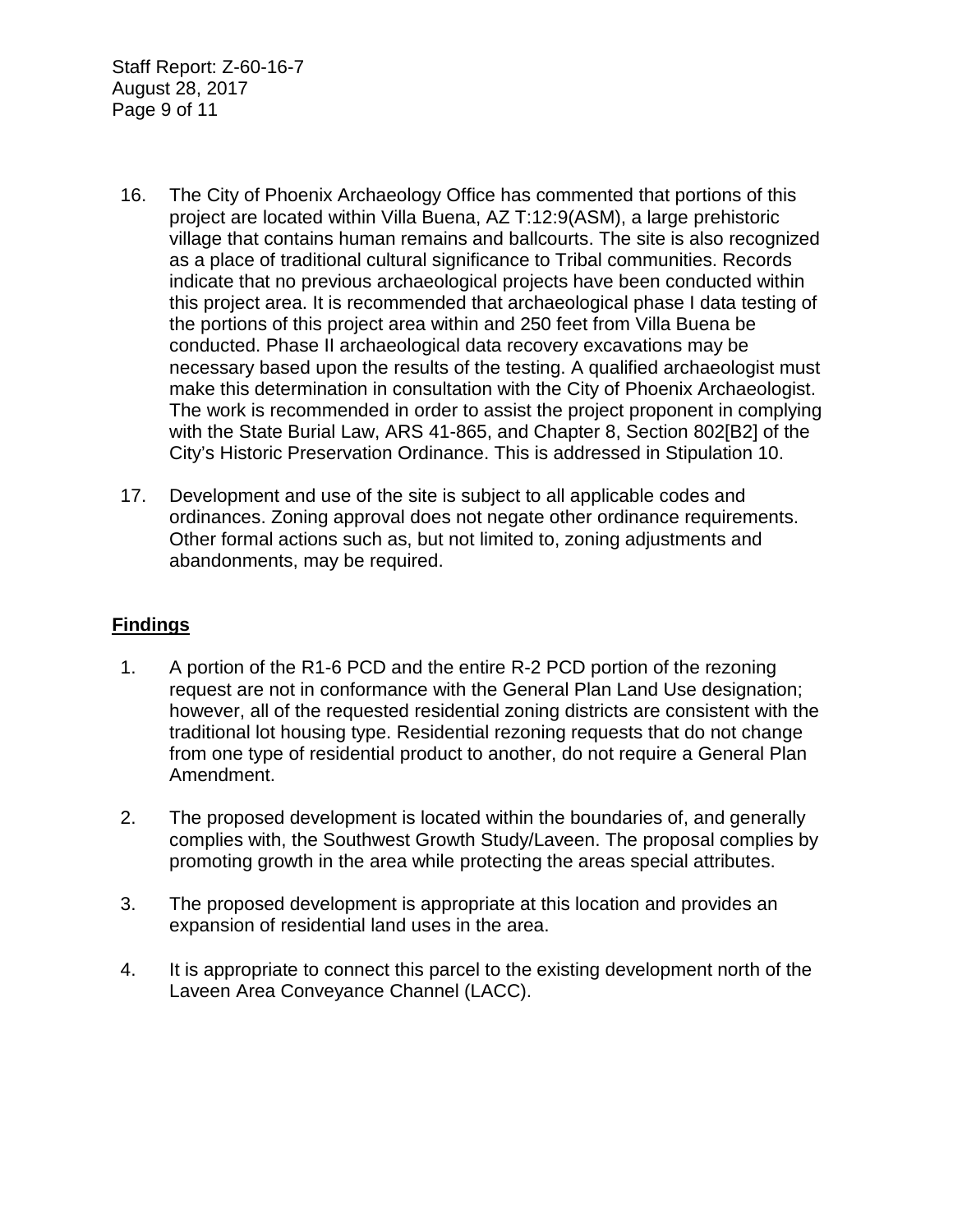Staff Report: Z-60-16-7 August 28, 2017 Page 10 of 11

### **Stipulations**

- 1. A 10-foot wide public multi-use trail (MUT) shall be constructed within a 30-foot wide multi-use trail easement (MUTE) in accordance with the MAG supplemental detail, along the south side of the Laveen Area Conveyance Channel (LACC) and along the east side of San Juan Avenue.
- 2. The developer shall submit a "Trail Plan" that provides for an elevated pedestrian and bicycle connection to the existing 70th Avenue improvements between the development and the future park and elementary school to the north, as per plans approved by the Planning and Development, Parks and Recreation, and Street Transportation departments.
- 3. The developer shall provide shade trees for the thermal comfort of pedestrians as follows, as approved by the Planning and Development Department:
	- a. The sidewalk on Dobbins Road shall be detached from the curb a minimum of 5 feet and shade trees planted between the curb and sidewalk to provide shade for pedestrians.
	- b. Trees planted along 67th Avenue shall be placed adjacent to the west side of the sidewalk to provide shade for pedestrians.
- 4. The developer shall coordinate with the Water Services Department regarding the placement of new water lines to eliminate or minimize conflicts for the placement of shade trees on 67th Avenue, Dobbins Road, and any internal collector streets.

5. The applicant shall provide the following right-of-way dedications, as approved by the Planning and Development Department:

- a. 55 feet shall be dedicated for the north half of Dobbins Road.
- b. 40 feet shall be dedicated for the west half of 67th Avenue

All are required unless otherwise approved by the Street Transportation Department during the Master Street Plan process.

6. A 25-foot by 25-foot right-of-way triangle shall be dedicated at the northwest corner of 67th Avenue and Dobbins Road, as approved by the Planning and Development Department.